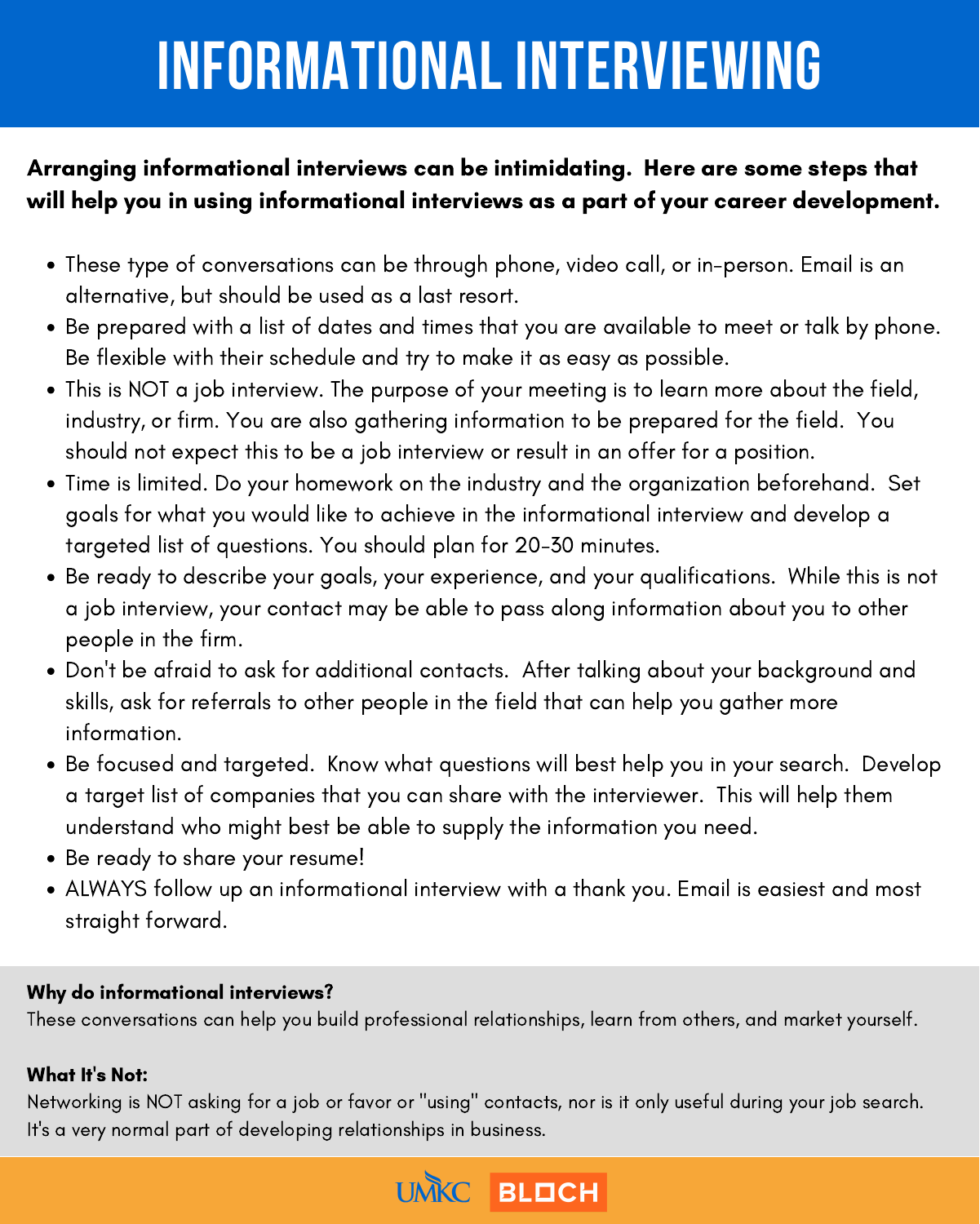## **INFORMATIONAL INTERVIEWING**

### How to Arrange an Informational Interview:

"Hello Mr. Smith: My name is Kasey Roo and I am a student at the Bloch School of Management at UMKC. I found you through the Roo Network, and wanted to reach out to see if you would be willing to talk with me about your field. I noticed your background in \_\_\_\_\_ and would love to know more about your career!"

"Dear Mr. Sabatani: I am a Marketing student at the University of Missouri-Kansas City and am exploring career options. I started following the American Marketing Association-KC chapter and enjoy reading the discussions there. Would you be willing to connect with me so that I can learn more about your work? I' m specifically interested in learning about your work with developing Hallmark' s creative brand."

- Introduce yourself and explain why you are interested in connecting with them.
- Explain what information you are looking for (contacts in your field, information on the industry or firm, or advice about your search).
- Keep it short (<75 words)
- Make it human: talk about your connection first
- Request advice & insight, not job assistance (so no resumes at first & no " about me ")
- Define interest specifically (" your experience at company X") and generally (" audit tax in public accounting ")



"Dear Ms. Higuchi: My name is Ashley and I am an Accounting student at the University of Missouri-Kansas City. In particular, I' m interested in learning more about audit and saw that you are an Audit Manager with KPMG' s office in Kansas City. I'd love to connect with you to learn more about this area in accounting and how you got to KPMG."

### Top tips for a successful networking request: